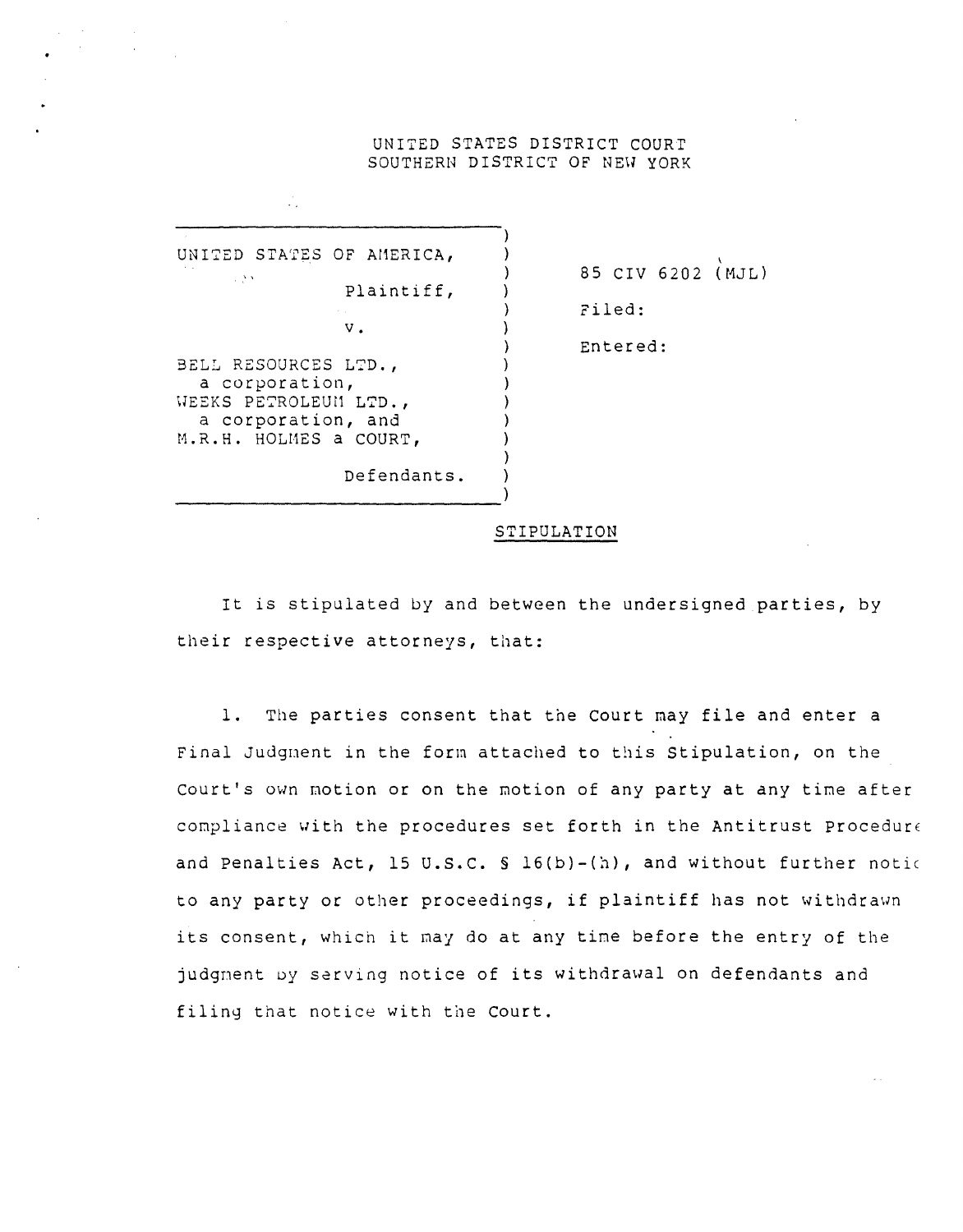2. In the event plaintiff withdraws its consent or if the proposed Final Judgment is not entered pursuant to this Stipulation, this Stipulation shall be of no effect whatever and the making of this Stipulation shall be without prejudice to any party in this or any other proceeding.

Dated:

FOR THE PLAINTIFF:

 $\overline{D} \overline{O} U$ 

 $H$ 'Attorney General Assistant

**...,.**  CHAR

J<sub>um</sub>e H. O. O

SOL Lerk

Attorneys

Antitrust Division Department of Justice

Attorneys Antitrust Division Department of Justice Washington, D.C. 20530

(202)724-6452

RALPH T. GIORDANO Attorney Antitrust Division Department of Justice New York, New York 10278